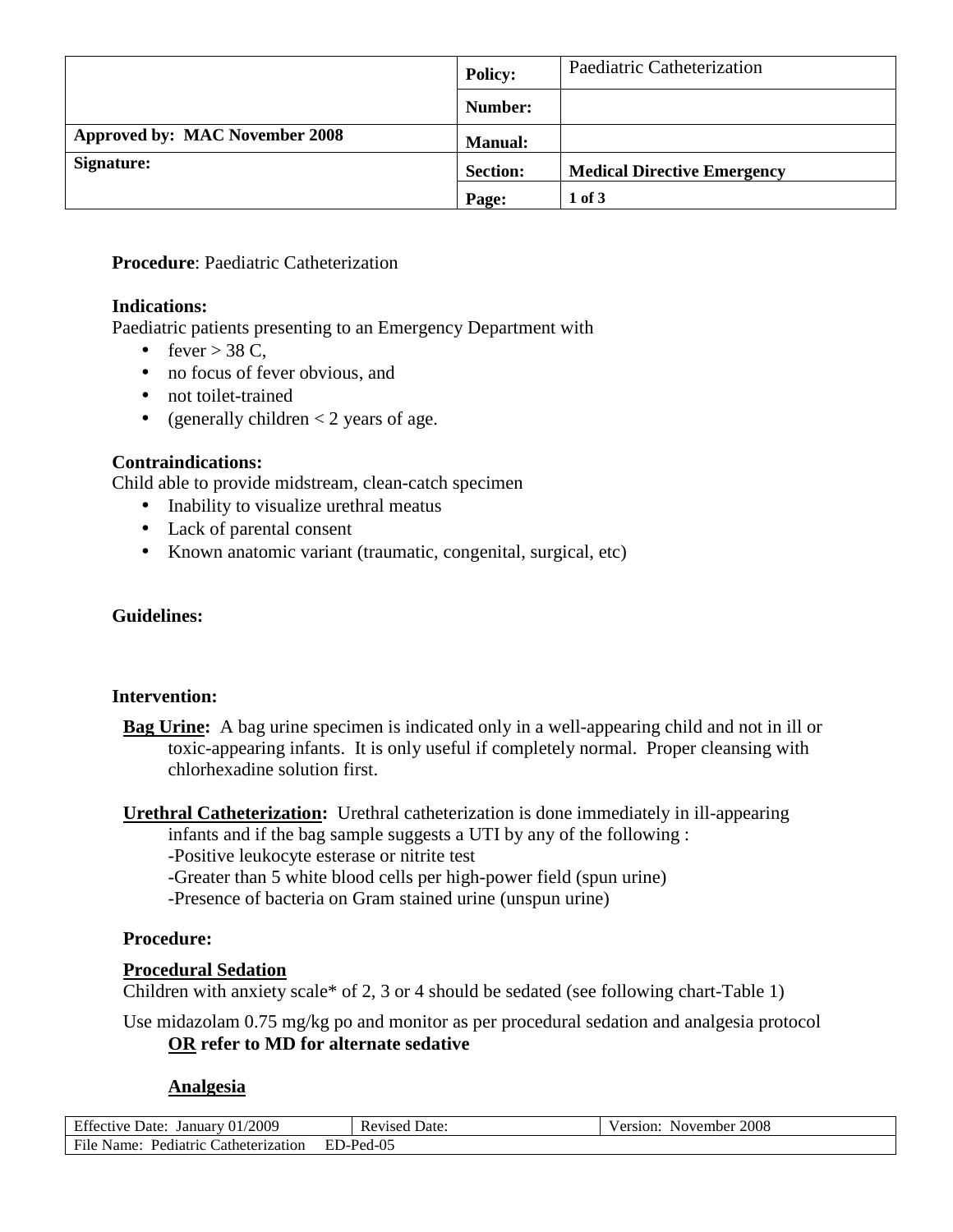Use lidocaine-containing lubricant up to 10 minutes before catheterization or on catheter (being careful not to block tip of catheter) reduces pain and distress during catheterization.

## **Catheterization**

Confirm urine in bladder with bedside ultrasound whenever possible Refer to the Braslow chart for catheter size. The child is positioned in the supine and frog leg position. This position permits adequate stabilization of the pelvis and complete visualization of the external genitalia.

The anterior urethra is cleansed thoroughly with chlorhexadine solution.

#### **Boys**

The foreskin of the glans is retracted gently to permit complete visualization of the urethral meatus if the boy is uncircumcised. The foreskin must be repositioned after the procedure to prevent paraphimosis.

The catheter is inserted with the dominant hand until urine returns

#### **Girls**

An assistant often is needed to retract the labia majora. Redundant tissue around the introitus can sometimes obscure the urethral meatus. Swabbing the area from front to back may push this tissue out of the way and permit the chlorhexadine solution to pool in the meatus, making it easier to identify.

The catheter is inserted into the urethral meatus until urine returns. Catheters that are inadvertently placed in the vagina may be left in place to serve as a landmark for subsequent attempts.